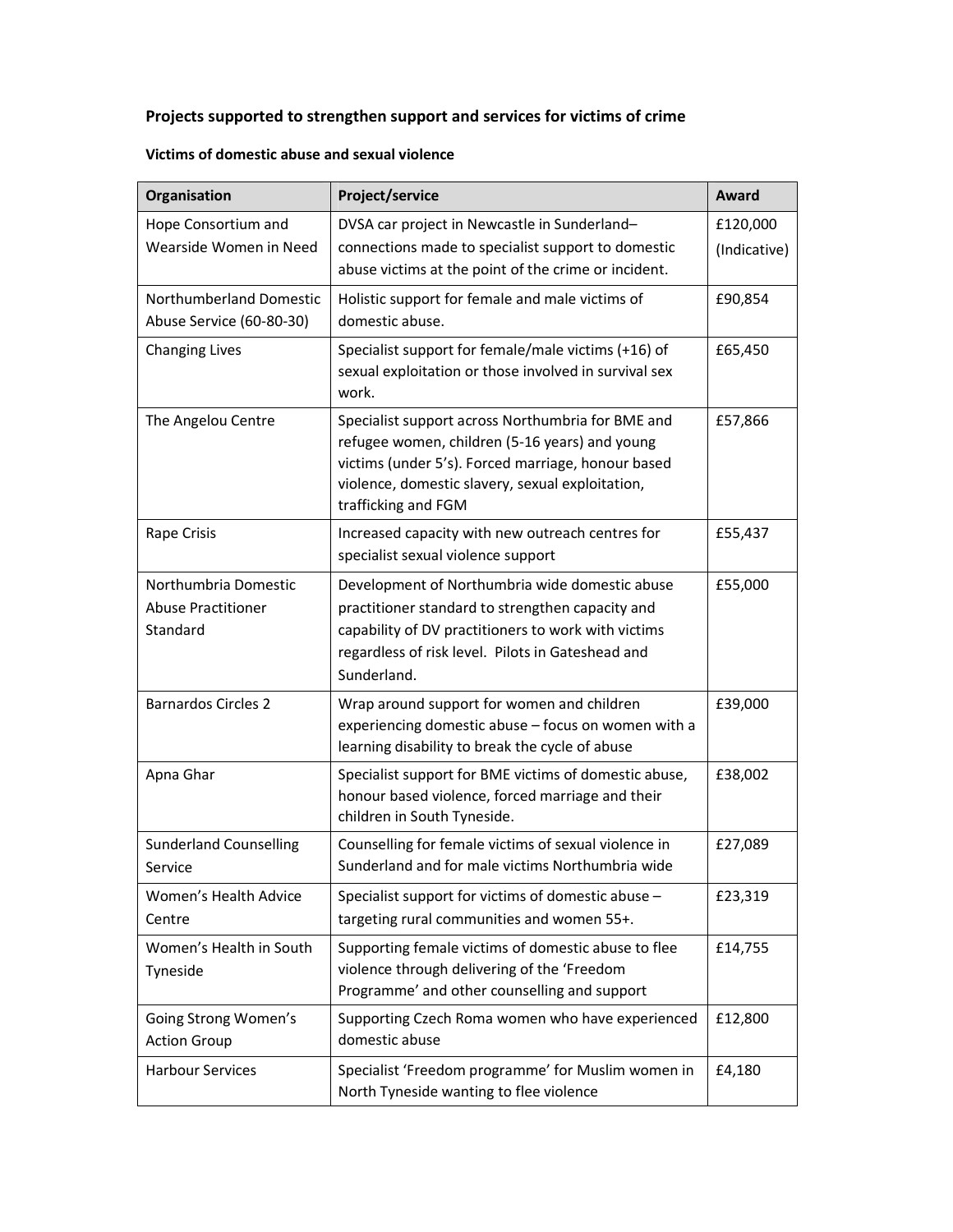| <b>Community Counselling</b> | Counselling for male victims of domestic abuse | £2,000 |
|------------------------------|------------------------------------------------|--------|
| Co-operative                 |                                                |        |

### **Victims under 18**

| Organisation                                                | Project/service                                                                                                                                                             | Award   |
|-------------------------------------------------------------|-----------------------------------------------------------------------------------------------------------------------------------------------------------------------------|---------|
|                                                             |                                                                                                                                                                             |         |
| <b>Children North East</b>                                  | Specialist emotional and practical support for young<br>victims of crime                                                                                                    | £58,622 |
| West End Women and<br>Girls                                 | Teenage Domestic Abuse Peer Educators - specialist<br>tailored support for young victims (11-25yrs)                                                                         | £53,254 |
| <b>Riverside Learning Trust</b>                             | Wraparound support in the school setting for<br>vulnerable children who are victims or who live with<br>victims of crime.                                                   | £39,000 |
| <b>Streetwise North</b>                                     | Offering counselling support to young victims of<br>domestic abuse, sexual violence or assault                                                                              | £35,808 |
| Safe Newcastle                                              | Specialist domestic violence support worker in the<br>children's safeguarding MASH. Earlier support for<br>domestic violence victims and their children                     | £33,000 |
| <b>Someone Cares</b>                                        | Supporting both male and female young victims of<br>crime primarily victims of abuse.                                                                                       | £17,818 |
| South Tyneside Council                                      | Additional support to accelerate the introduction of<br>Operation Encompass in schools - signposting young<br>children affected by domestic abuse to appropriate<br>support | £16,000 |
| North Tyneside Council                                      | Supporting victims of bullying and abuse at school -<br>signposting young people to agencies who offer advice<br>& high quality, practical & emotional support services     | £14,316 |
| <b>Bright Futures</b>                                       | Supporting young women and children who have been<br>sexually exploited or who are at risk in Newcastle                                                                     | £9,749  |
| South area Local<br>Safeguarding Children's<br><b>Board</b> | Child sexual exploitation and trafficking conference for<br>over 500 local practitioners                                                                                    | £4,500  |